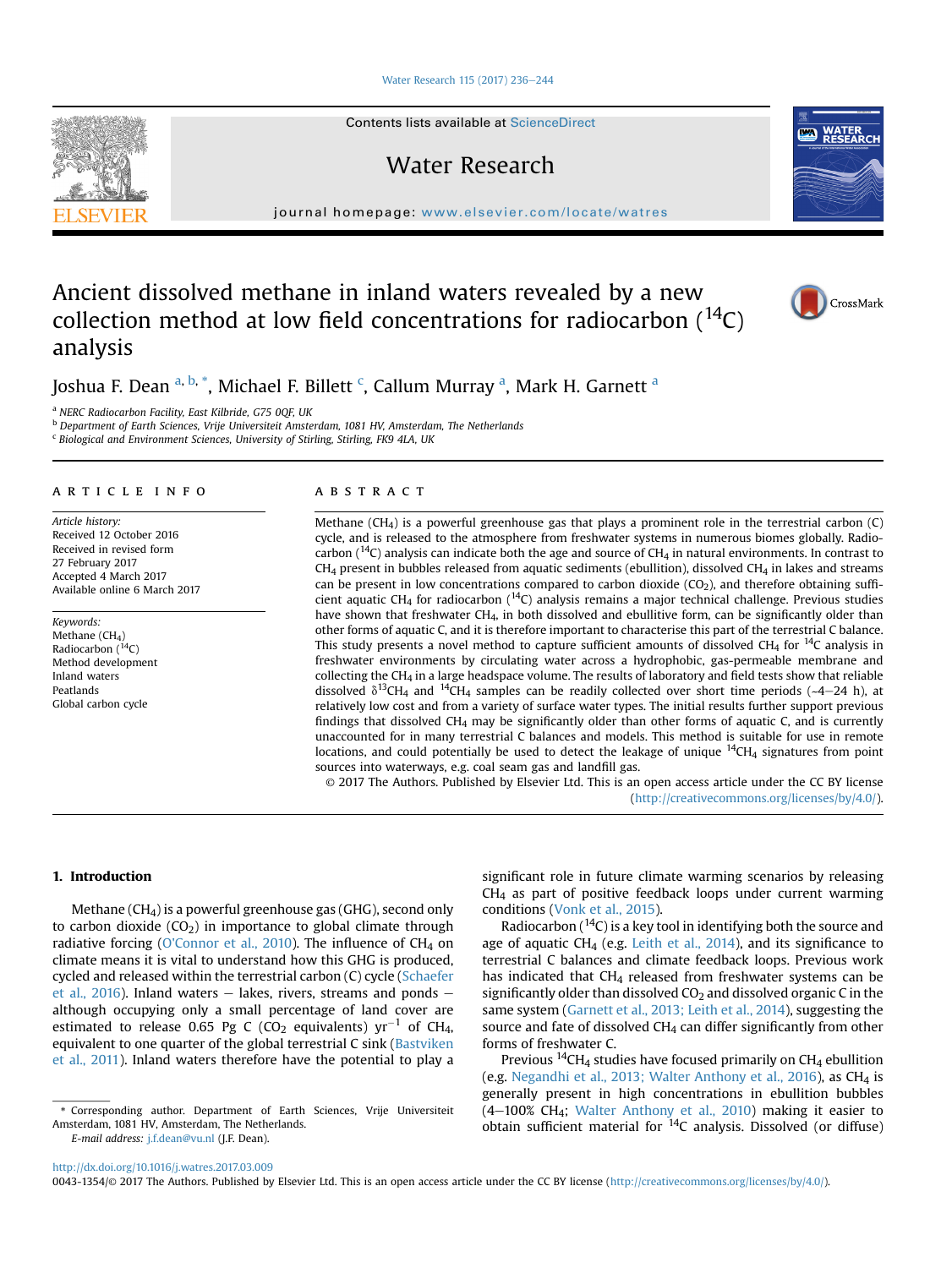<span id="page-1-0"></span>CH4, however, is often only present in low concentrations in freshwater streams (0.13–7.57 µmol  $1^{-1}$ ; [Holgerson and Raymon,](#page-8-0) [2016; Dean et al., 2016\)](#page-8-0), making it difficult to obtain sufficient material for 14C analysis without degassing large volumes of water ([Garnett et al., 2016a\)](#page-8-0). Further, the need for  $^{14}CH_4$  analysis in remote regions, such as in Arctic inland waters where potentially significant CH<sub>4</sub> climate feedbacks have been identified ([Vonk et al.,](#page-8-0) [2015\)](#page-8-0), means that this technical challenge is heightened by the need for a method that allows the degassing of large volumes of water with relatively low power demand, and captures the sample in a form that can be safely transported to a laboratory and readily processed (e.g. [Garnett et al., 2016b](#page-8-0)).

Despite often low concentrations in inland waters, dissolved  $CH<sub>4</sub>$  can be a significant conduit of vertical and lateral C fluxes in wetlands [\(Billett and Moore, 2008; Poindexter et al., 2016](#page-7-0)), making it important to understand its production and fate across ecosystems. Ebullitive  $CH<sub>4</sub>$  is predominantly generated in sediments, and can pass relatively unchanged through the water column before outgassing at the air-water interface [\(Barros et al., 2011](#page-7-0)). Dissolved CH4 can more readily move laterally through soils via transport in the saturated zone [\(Paytan et al., 2015; Poindexter et al., 2016](#page-8-0)), as well as vertically via plant aerenchyma (open, conductive plant tissue; [Cooper et al., 2014](#page-7-0)), and may be subjected to a wider range of biogeochemical transformations prior to reaching an open water body and (potentially) degassing. This means that the isotopic signatures of dissolved CH<sub>4</sub>, particularly <sup>14</sup>C and  $\delta$ <sup>13</sup>C, may be different from ebullition CH4, representing different sources and pathways and/or its potential to be oxidised to  $CO<sub>2</sub>$  in the water column – the latter alleviating the warming potential of  $CH<sub>4</sub>$  production. <sup>14</sup>CH<sub>4</sub> and  $\delta^{13}$ C can further be used alongside  $\delta^2$ H-CH<sub>4</sub> to elucidate methanogenic pathways (e.g. [Negandhi et al., 2013](#page-8-0)).

 $14$ C analysis is also a particularly useful indicator of thermogenic CH4, such as in coal seam gas, since it is radiocarbon-dead (i.e. 0% modern C [pmC]). Coal seam gas is liberated by hydraulic fracturing, and fugitive emissions to the atmosphere from these projects can be enormous (e.g. [Caulton et al., 2014\)](#page-7-0). It is not yet fully known how the development of coal seam gas projects and fugitive  $CH<sub>4</sub>$  emissions may impact local inland water  $CH<sub>4</sub>$  concentrations ([Currell](#page-7-0) [et al., 2016; Li et al., 2016\)](#page-7-0), but groundwater  $CH<sub>4</sub>$  can be rapidly transported into surface water systems if they are well connected (e.g. [Paytan et al., 2015](#page-8-0)). <sup>14</sup>C has also been applied as a tracer in wastewater studies [\(Law et al., 2013](#page-8-0)), in which CH<sub>4</sub> can be a significant component. It can also be a useful tracer for landfill gas migration [\(Palstra and Meijer, 2014](#page-8-0)).

Here we present a new method to collect sufficient dissolved  $CH<sub>4</sub>$  for <sup>14</sup>C analysis using a coiled degassing membrane, a large headspace in a collapsible vessel, and a 12-V self-priming water pump. The method, which isolates dissolved  $CH<sub>4</sub>$  and excludes ebullition CH<sub>4</sub>, is shown to (1) accumulate sufficient CH<sub>4</sub> for <sup>14</sup>C analysis, even in water with low dissolved  $CH_4$  concentrations,  $(2)$ provide reproducible <sup>14</sup>CH<sub>4</sub> ages and (3) non-fractionated  $\delta^{13}$ CH<sub>4</sub> values. We demonstrate the application of the method across two different inland water types at peatland sites with a range of  $CH<sub>4</sub>$ concentrations and isotopic signatures, as well as its potential application to detecting localised  $CH<sub>4</sub>$  inputs to fluvial systems.

### 2. Methods

#### 2.1. Description of the new method

The degassing vessel is constructed with 6 m of hydrophobic, gas-permeable membrane tubing (Accurel® PP V8/2 HF, Membrana GmbH, Germany) coiled inside a 15 L collapsible water carrier (Highlander, Livingston, UK). The collapsible water carrier is filled with 8 L of ambient headspace, and sample water is pumped through the membrane tubing allowing gas to pass from solution into the headspace of the collapsible water carrier. The collapsible water carrier is sealed with a rubber stopper, the membrane tubing is attached to outlets drilled into the stopper and sealed with autoshutoff couplings (Colder Products Company, USA). Two other outlets, also sealed with auto-shutoff couplings, are drilled into the stopper to allow sampling of the headspace in the collapsible water carrier ([Fig. 1\)](#page-2-0). The complete system is herein referred to as a "Coiled Membrane Vessel" (CMV).

The 8 L headspace was selected based on the size of readily available gas sample bags (10 L foil gas bags, SKC Ltd, UK  $-$  these are filled to 8 L to allow for expansion and reduce the risk of leakage and/or puncture) used in the Natural Environment Research Council (NERC) Radiocarbon Facility (East Kilbride, UK; [Garnett](#page-8-0) [et al., 2016a](#page-8-0)). The length of tubing was selected after preliminary tests showed that increasing tubing length increased the  $CH<sub>4</sub>$ degassed per unit water pumped through the CMV (see section [3.1\)](#page-3-0), but at a rate of diminishing returns, and with the consideration of cost. 6 m of membrane tubing allows ample opportunity for the water pumped through it to equilibrate with the headspace, and also fits comfortably within the collapsible water carrier; longer lengths of tubing decreased the membrane:headspace surface contact area as the coils of tubing bunched up.

Following collection, the 10 L foil gas bags were processed as soon as possible (within a few days) at the NERC Radiocarbon Facility (the bags are not recommended for long-term storage). First,  $CO<sub>2</sub>$  was removed by passing the sample gas through a cartridge containing soda lime. If required, high purity oxygen was added to ensure enough was present for the oxidation of the entire  $CH<sub>4</sub>$ sample, and then the sample was pumped through a cartridge containing a platinum catalyst heated to 950  $\degree$ C to oxidize the CH<sub>4</sub> ([Garnett et al., 2016a\)](#page-8-0). The CH<sub>4</sub>-derived CO<sub>2</sub> was cryogenically purified and the volume determined. If  $>$  ~1 ml CO<sub>2</sub> was recovered it was split into separate aliquots for IRMS (Thermo Fisher Delta V) and graphitisation followed by Accelerator Mass Spectrometry (SUERC AMS Facility, East Kilbride, UK). For these samples  $^{14}C$  results were normalised to a  $\delta^{13}$ C of  $-25\%$  using the IRMS  $\delta^{13}$ C values (normalisation of  $^{14}$ C results is done by convention, and corrects the results for isotopic fractionation; [Stuiver and Polach, 1977; Garnett](#page-8-0) [et al., 2016a](#page-8-0)). Samples that provided  $<-1$  ml CO<sub>2</sub> were graphitized and then analysed for both  $\delta^{13}$ C and <sup>14</sup>C content using AMS (UC Irvine, California, USA), and the on-line  $\delta^{13}$ C values used to normalize the <sup>14</sup>C results. All  $\delta^{13}$ C values are presented in ‰ relative to the VPDB standard, while  $^{14}$ C values are expressed as either pmC or as conventional radiocarbon ages (y B.P., where 0 y B.P.  $= 1950$ CE; [Stuiver and Polach, 1977\)](#page-8-0).

The <sup>14</sup>CH<sub>4</sub> and  $\delta$ <sup>13</sup>CH<sub>4</sub> values were corrected for the ambient atmospheric  $CH<sub>4</sub>$  component in the headspace where appropriate, following [Garnett et al. \(2016a\)](#page-8-0), using equation (1):

$$
Ci_{corr} = \frac{Ci_{meas} - F_{atmos} \cdot Ci_{atmos}}{1 - F_{atmos}}
$$
\n(1)

where *Ci* represents the isotopic content ( $^{14}$ C as pmC or  $\delta^{13}$ C as ‰) of the corrected CH<sub>4</sub> sample (<sub>corr</sub>), measured sample (<sub>meas</sub>), and ambient atmosphere ( $_{atmos}$ ). <sup>14</sup>CH<sub>4</sub>  $=$   $_{atmos}$  was assumed to be 130  $\pm$  5 pmC [\(Lassey et al., 2007](#page-8-0)), and  $\delta^{13}$ C assumed to be  $-47.2 \pm 0.2\%$  [\(Lassey et al., 2007; Schaefer et al., 2016\)](#page-8-0).  $F_{atmos}$  is the fraction of atmospheric  $CH<sub>4</sub>$  (the concentration of which is assumed to be  $2 \pm 0.2$  ppm; [Kirsche et al., 2013](#page-8-0)) in the sample CH<sub>4</sub>; headspace CH4 concentration was measured after sampling using a Detecto Pak-Infrared (DP-IR; Gas Measurement Instruments Ltd, UK; accuracy  $\pm$  10%) gas analyser, and was also back calculated from the CH<sub>4</sub> recovered as  $CO<sub>2</sub>$  during processing (Supplementary Table S3). We estimate that the additional uncertainty introduced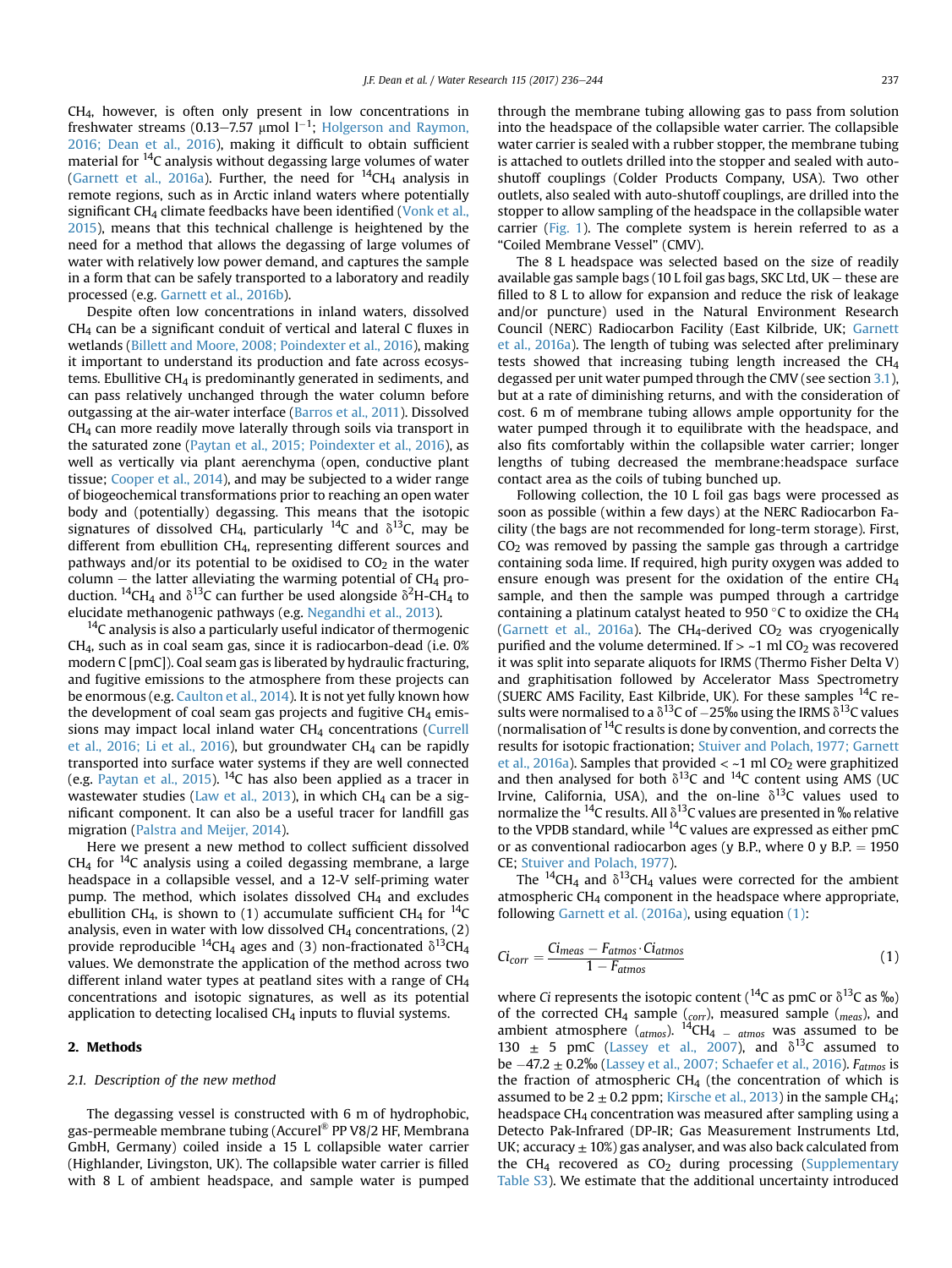<span id="page-2-0"></span>by this correction was  $\pm 0.56$  pmC and  $\pm 0.2$ % for <sup>14</sup>C and  $\delta^{13}$ C, respectively, and this is incorporated into our results (see section [3\)](#page-3-0); the uncertainty propagation was calculated as:

$$
\delta Q = \sqrt{\delta a^2 + \delta b^2} \tag{2}
$$

where  $\delta Q$  is the propagated uncertainty of  $\delta a$ , the analytical uncertainty, and  $\delta b$ , the uncertainty introduced by the atmospheric correction.

#### 2.2. Laboratory trials

We first tested the reliability of the CMV headspace to contamination in free-standing "static" mode by filling three CMV headspaces with a dilute  $CH_4$  gas sample (~550 ppm), and allowing them to stand for 72 h. The  $CH_4$  concentrations in the headspaces at the beginning and end of this period were measured with the DP-IR. All CMVs were leak tested prior to the field and lab tests. CMVs were not sterilized between the collection of samples, but were flushed thoroughly with clean water to remove excess residue from previous samples. Lab experiments were conducted at room temperature ( $\sim$ 21 °C).

The effect of pumping rate and membrane tubing length on the isotopic composition of the degassed  $CH<sub>4</sub>$  were tested with a single experiment, using an in-house  $CH<sub>4</sub>-rich$  water standard that we created. The water standard was generated by circulating a headspace filled with commercially available cylinder  $CH<sub>4</sub>$  through tap water in a large 120 L barrel; this created 120 L of water supersaturated in CH<sub>4</sub> with respect to the atmosphere. The water standard was created using  $14C$ -dead fossil CH<sub>4</sub> as this would be most sensitive to contamination by modern ambient CH<sub>4</sub>; however, the standard was primarily used to test for  $\delta^{13}$ C fractionation and <sup>14</sup>C replicability, as <sup>14</sup>C values were corrected relative to a  $\delta^{13}$ C value of 25‰ by convention (see section [2.1](#page-1-0); [Stuiver and Polach, 1977\)](#page-8-0). This water was then pumped via Tygon tubing (E3603 diameter 8 mm, wall 1.6 mm, Fisher, UK), using a 12-V self-priming water pump (non-branded aquarium pump, made in China), through three CMVs connected in series (i.e. the outflow of the first CMV flowed directly into the second and so on), at a rate of 14 L  $\rm h^{-1}$ , simulating a membrane length of 18 m, three times that of a single



Fig. 1. A complete Coiled Membrane Vessel (CMV), with a 12-V water pump and 10 L foil gas bag for collection of the headspace sample for  $^{14}CH_4$  analysis.

vessel. The water standard was also pumped through a fourth CMV at a rate of 3 L h<sup>-1</sup>, representing a lower pumping rate with 6 m of membrane tubing. The headspace CH<sub>4</sub> concentrations in all four CMVs were monitored using the DP-IR every ~50 min during the 360 min experiment [\(Fig. 2](#page-3-0)a).

Concurrent samples were collected from the same water standard using the established accordion water carrier (AWC) shaking method for rapid extraction of dissolved CH4 from water [\(Garnett](#page-8-0) et al.,  $2016a$ ), at 18 min (using an  $N_2$  headspace to test the impact of using ambient headspace), 45 min (ambient headspace) and 155 min (ambient headspace) into the experiment, all using a 3:1 water to headspace ratio.

#### 2.3. Field trials

A replicated field trial was first carried out on 22 July 2015 in a stream at Langlands Moss (55°44′3.9″N 04°10′36.6″W), which drains an ombrotrophic raised bog in central southwest Scotland. The site has previously been used for methodological development of  $^{14}$ CH<sub>4</sub> and  $^{14}$ CO<sub>2</sub> sampling methods ([Garnett et al., 2013, 2016a,](#page-7-0) [2016b\)](#page-7-0). Three dissolved  $^{14}$ CH<sub>4</sub> samples were collected from the midpoint of the stream using the new CMV method, with a fourth CMV sample collected as backup. The build-up of  $CH<sub>4</sub>$  in the headspace of each of the CMVs was monitored every 20 min over the 260 min collection period using a DP-IR ([Fig. 2](#page-3-0)b). The 12-V water pump intakes were positioned within 5 cm of each other in the stream,  $5-10$  cm beneath the stream surface. Pumping rates, which were very similar for each CMV (420–500 ml  $min^{-1}$ ), are controlled by a variety of factors including ambient temperature and battery voltage (air and water temperatures of the field studies are included in Supplementary Table S2). The water pumps were powered by individual 12-V 3.2-Ah rechargeable batteries (Yuasa Battery, Inc.). An aggregated  $^{14}$ CH<sub>4</sub> sample was concurrently collected using the AWC method ([Garnett et al., 2016a](#page-8-0)). This involved the equilibration of 33 L of stream water at a 3:1 water to headspace ratio and five 6:1 ratio equilibrations to maximise the volume of CH4 collected; the resulting 6 L of sample headspace was combined into a single gas bag for processing.

We also performed a replicated overnight test of the method from 22 July to 23 July 2016 in a transect. This tested the ability of the method to detect small-scale downstream spatial changes in CH4 isotopic composition. One CMV was set up collecting stream water in the same place as the first set of replicates (see above), another collected water 8 m upstream in a small tributary (running from a neighbouring golf course) to the stream draining Langlands Moss peatland, and a third collected stream water 4 m downstream. A mass balance (assuming no small-scale loss or gain of water within the stream reach) was used to estimate the  $^{14}C$ signature of the input  $CH<sub>4</sub>$  from the stream draining Langlands Moss peatland (comparing the mid-point of the transect with the small tributary at the upstream point of the transect), as a proxy for a CH4 point source, calculated from:

$$
Ci_{input} = \frac{(Ci_{down} \cdot M_{down}) - (Ci_{down} \cdot (M_{down} - M_{up}))}{(M_{down} - M_{up})}
$$
(3)

where  $Ci$  is the isotopic content (in pmC) and  $M$  is the concentration (in any concentration unit) of the input or point source  $({_{input}})$  CH<sub>4</sub>, upstream  $(u_p)$  CH<sub>4</sub>, and downstream  $(d_{own})$  CH<sub>4</sub>, respectively.

In the final experiments, we tested the lower limits (in terms of CH4 concentration) of the new method by performing replicated field sampling at sites with lower dissolved  $CH<sub>4</sub>$  concentrations (relative CH<sub>4</sub> concentrations were measured by shaking  $~500$  ml water with a 1:1 headspace-water ratio in a bottle for 1 min, and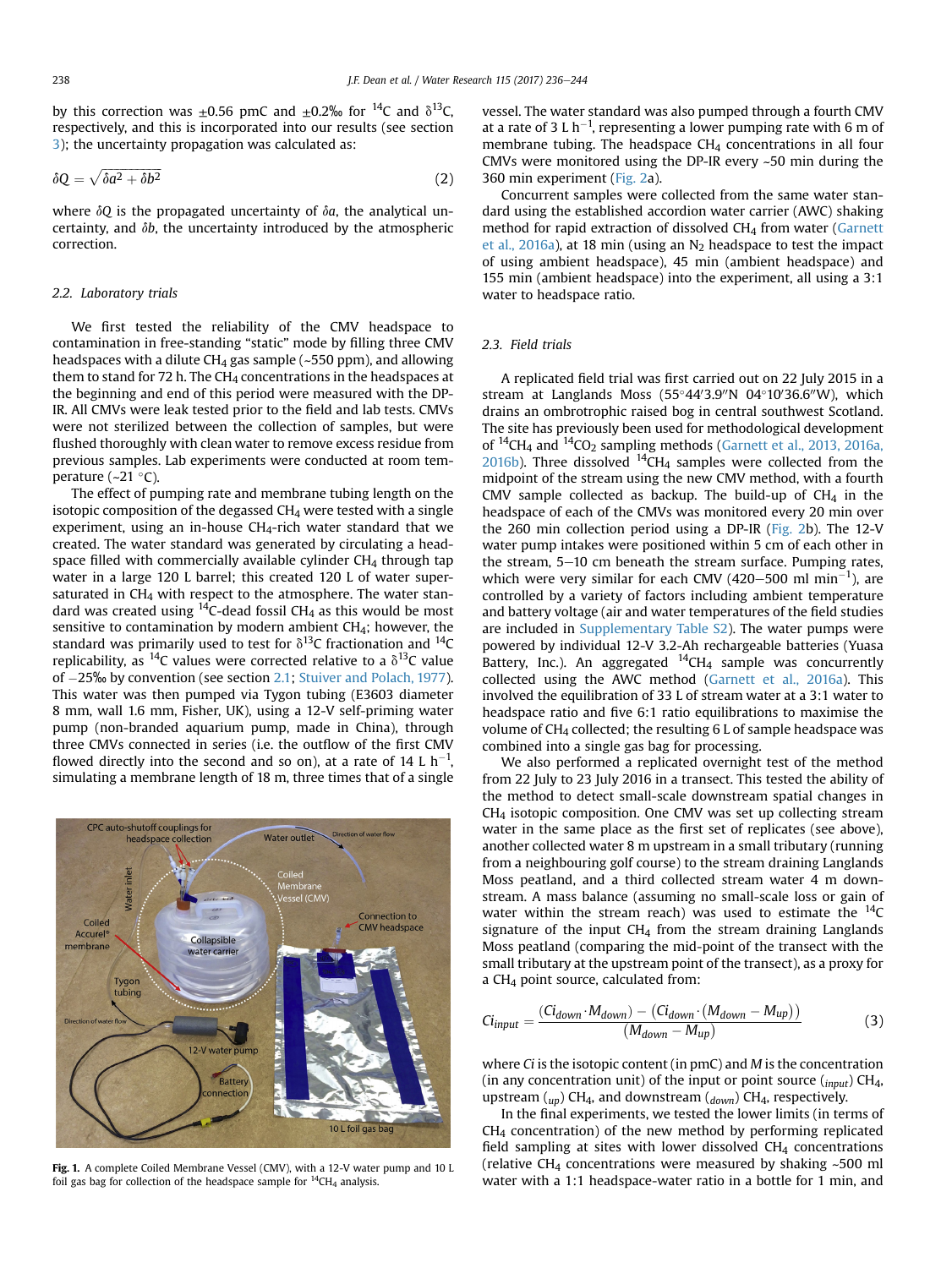<span id="page-3-0"></span>

Fig. 2. Degassing rates of CH<sub>4</sub> into the headspaces of the four CMVs in (a) the lab experiment using commercially available bottled CH<sub>4</sub> dissolved in tap water, and in (b) the field experiment at the stream draining the Langlands Moss peatland.

measuring the headspace concentrations using the  $DP-IR$  – results not reported). The samples from the lowest  $CH<sub>4</sub>$  concentration water were collected from a blocked drain along the southeast edge of the peatland (Supplementary Fig. S1) on 28 July 2015, with the degassed  $CH<sub>4</sub>$  collected on the morning of 29 July. Samples were also collected from a natural pool downstream of the blocked drain on 29 July to 30 July 2015, which had a higher dissolved  $CH<sub>4</sub>$  concentration. For both replicate measurements, three CMV samples were collected into ambient headspace, while a fourth sample was collected in a CMV with a pure  $N_2$  gas headspace to verify the atmospheric correction (see section [2.1\)](#page-1-0).

A single CMV 14CH4 sample was also collected on 05 November 2014 from a natural peatland pool in the Flow Country of N Scotland (Loch Leir - 58 $^{\circ}$  23' N 03 $^{\circ}$  46' W; [Turner et al., 2016\)](#page-8-0). This sample was collected at an early stage in the development of this method to verify its viability in the field prior to initiating the fullscale testing presented here.

### 3. Results and discussion

#### 3.1. Coiled membrane vessel leak testing

The CMV is designed to be left pumping for several hours, even overnight. In our tests (see section [3.3](#page-4-0)), the CMVs were often left to pump overnight, but usually ran out of power before we collected them the next day. This could be avoided by using larger batteries for the water pumps (we used 3.2-Ah batteries); regardless, we tested the stability of the headspace after sample collection over several days. CMV headspace leakage was tested over a 72-h period, with the measured headspace CH<sub>4</sub> values dropping by  $7-14%$  over this time period (Supplementary Table S1). We recommend collecting the headspace samples within 24 h of initiating the water pumping, as during this time  $CH<sub>4</sub>$  losses from the headspace would be minimal based on these results. Given that the  $CH<sub>4</sub>$  concentration gradient would be from the headspace to the atmosphere in almost all cases, and could never be more than the ambient atmosphere (~2 ppm), further atmospheric contamination will be negligible.

## 3.2. Flow rate and hydrophobic tubing length effects on  $^{14}$ C- and  $\delta^{13}$ C-CH<sub>4</sub>

The impacts of water flow rate through the membrane and the membrane length on the rate of equilibration of  $CH<sub>4</sub>$  in the CMV headspace and its measured isotopic composition were tested in the lab experiment. The bottled  $CH<sub>4</sub>$  used in the water standard in this test had a <sup>14</sup>C signature of 0.24  $\pm$  0.01 pmC and  $\delta$ <sup>13</sup>C of -43.6‰ ([Table 1\)](#page-4-0). The AWC samples taken during the lab experiment had  $\delta^{13}$ CH<sub>4</sub> signatures of -40.1, -41.3 and -42.0‰ at 18, 45 and 355 min, respectively.

 $CH<sub>4</sub>$  concentrations were higher (1.48 ml-CH<sub>4</sub>, CMV1; Fig. 2) at the faster pumping rate compared to the slower rate  $(0.63 \text{ ml}-CH<sub>4</sub>)$ CMV4), but the slower water-pumping rate allowed more  $CH<sub>4</sub>$  to degas per volume water pumped through the membrane (0.03 ml-CH<sub>4</sub> [L-H<sub>2</sub>O]<sup>-1</sup> compared to 0.02 ml-CH<sub>4</sub> [L-H<sub>2</sub>O]<sup>-1</sup>; [Table 1\)](#page-4-0). The CH4 equilibration rate was approximately equal in the two CMVs connected in series after CMV1 (CMV2-3; Fig. 2), and the amount of CH4 degassed per volume water pumped was the lowest at 0.01 ml- $CH_4$  (L-H<sub>2</sub>O)<sup>-1</sup> [\(Table 1](#page-4-0)).

The  $\delta^{13}$ CH<sub>4</sub> signatures of the fast and slow pumping rates were  $-42.4\%$  and  $-42.2\%$ , respectively [\(Table 1](#page-4-0)), within the range of analytical uncertainty  $(\pm 0.2\%)$ , but slightly heavier than the pure bottled CH4, and slightly lighter than the AWC generated samples. CMVs 2 and 3 had similar  $\delta^{13}$ CH<sub>4</sub> values (-42.1 and -41.9‰, respectively) to CMVs 1 and 4, and these also fell within the range of values generated by the AWC method. This shows good agreement between the different  $\delta^{13}$ CH<sub>4</sub> signatures measured (all within  $\pm$ 0.9‰), which is reasonable given that the CMV samples are aggregate samples over the 6-h experiment (during which the standard water was exposed to the ambient lab atmosphere), while the AWC samples are spot samples from specific time points  $(\pm 5$  min).

 $^{14}$ CH<sub>4</sub> was only measured in the CMVs connected in series, as there was insufficient  $CH_4$  in the other samples  $-$  the primary aim of the lab experiment was to test for fractionation of  $\delta^{13}$ C, while  $^{14}$ C replication was tested in more detail in the field. The lab test  $^{14}$ CH<sub>4</sub> values generated by the CMV method all agreed with the bottled CH<sub>4</sub>, ranging from  $0.59 \pm 0.58$  to  $1.42 \pm 0.56$ , which is reasonable given that even slight ingress of ambient modern-CH<sub>4</sub> will have a strong effect on a sample very close to radiocarbon-dead (~0 pmC; see section [3.4](#page-6-0)).

The  $CH<sub>4</sub>$  equilibration rate was then examined in a stream with relatively high  $CH<sub>4</sub>$  concentrations draining the Langlands Moss peatland ([Garnett et al., 2016a](#page-8-0)). Here, four CMVs pumped water from the same point in the stream, at faster pumping rates than in the lab (25–30 L h<sup>-1</sup> versus 14 L h<sup>-1</sup>), due to the different environmental conditions. The equilibration rates were relatively similar for all sampling vessels (Fig. 2b), with the efficiency of CH4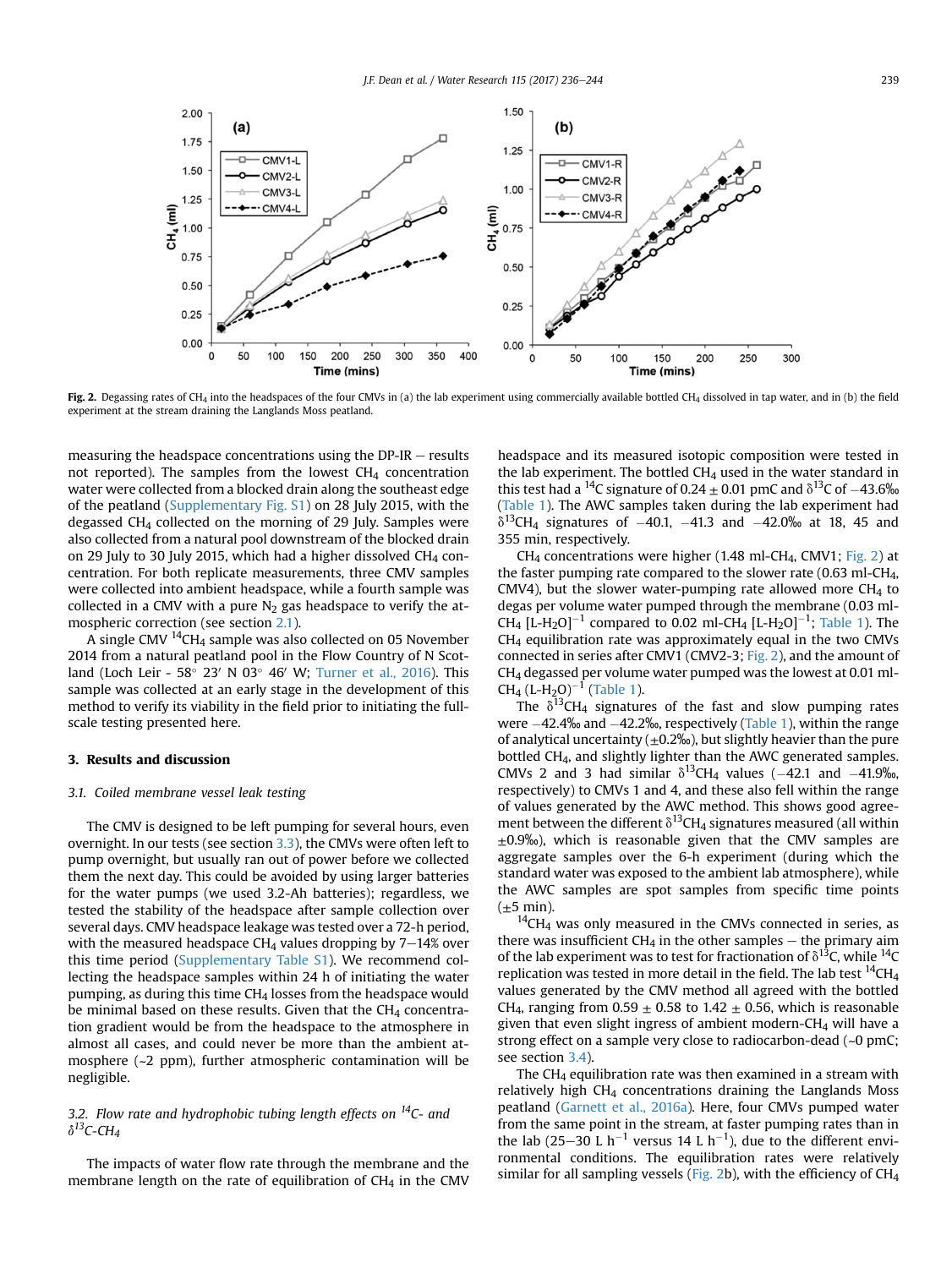#### <span id="page-4-0"></span>Table 1

Lab test comparison between different degassing tube lengths (CMV1-3) and pumping rates (CMV1-3 vs. CMV4), and the AWC method ([Garnett et al., 2016a\)](#page-8-0); all values are corrected for atmospheric CH<sub>4</sub> contamination except where noted.

| Sample ID    | Treatment                | Experiment<br>time (min) | Water<br>volume<br>(L) | Recovered $CH4$<br>volume (ml) | Headspace $CH4$<br>concentration<br>(ml-CH <sub>4</sub> [L-H <sub>2</sub> O] <sup>-1</sup> ) | $\delta^{13}$ CH <sub>4</sub><br>$(\pm 0.2\%$ <sup>o</sup> | $^{14}$ CH <sub>4</sub> (pmC) |
|--------------|--------------------------|--------------------------|------------------------|--------------------------------|----------------------------------------------------------------------------------------------|------------------------------------------------------------|-------------------------------|
| $CH4$ bottle |                          |                          | -                      | 2.32                           |                                                                                              | $-43.6^{\circ}$                                            | $0.24 + 0.01$                 |
| CMV1-L       | In series, high flow     | 360                      | 84.3                   | 1.49                           | 0.02                                                                                         | $-42.4$                                                    | $0.91 + 0.56^{\circ}$         |
| CMV2-L       | In series, high flow     | 360                      | 84.3                   | 1.05                           | 0.01                                                                                         | $-42.1$                                                    | $1.42 + 0.56^{\circ}$         |
| CMV3-L       | In series, high flow     | 360                      | 84.3                   | 0.97                           | 0.01                                                                                         | $-41.9$                                                    | $0.59 + 0.58^{\circ}$         |
| CMV4-L       | Single, low flow         | 360                      | 18.9                   | 0.63                           | 0.03                                                                                         | $-42.2$                                                    | n.d.                          |
| AWC1-L       | $\overline{\phantom{a}}$ | 18                       | 3.3                    | 0.16                           | 0.05                                                                                         | $-40.7$                                                    | n.d.                          |
| AWC2-L       |                          | 45                       | 3.0                    | 0.13                           | 0.04                                                                                         | $-41.3$                                                    | n.d.                          |
| AWC3-L       | -                        | 355                      | 3.0                    | 0.21                           | 0.07                                                                                         | $-42.0a$                                                   | n.d.                          |

n.d. = not determined.<br><sup>a</sup> No atmospheric correction required – accuracy is +0.1‰.

**b** Includes error introduced by the atmospheric correction.

## equilibration in each vessel 0.01 ml-CH<sub>4</sub> (L-H<sub>2</sub>O)<sup>-1</sup> (Table 2).

Despite the slight variation in CH4 equilibration efficiency between the CMV and AWC samples (Table 2), the  $\delta^{13}$ CH<sub>4</sub> values from each sample were in excellent agreement, within  $\pm 0.3$ %, with the exception of CMV2 where, due to the low sample volume,  $\delta^{13}CH_4$ was determined online with the AMS, rather than by IRMS (AMS measurement of  $\delta^{13}C$  is often less reliable than IRMS). <sup>14</sup>CH<sub>4</sub> was also consistent, ranging from 67.61  $\pm$  0.65 to 68.91  $\pm$  0.58 pmC in the CMV samples, very similar to the AWC sample of  $69.64 \pm 0.64$ (Table 2).

These results show that despite different pumping rates and lengths of membrane tubing, there was no evidence of isotopic fractionation of  $CH<sub>4</sub>$  equilibrated into the CMV headspace. Hence the method provided reliable  $\delta^{13}CH_4$  values. The results also demonstrate the replicability of the  $^{14}CH_4$  values across multiple CMV vessels, corroborated by the results from the established AWC degassing method.

## 3.3. Significance of dissolved CH<sub>4</sub> radiocarbon ages

Replicate samples were collected from two contrasting sites in the Langland's Moss peatland, one a naturally occurring pool and the other a man-made artificial pool created behind a blocked drain (see [Table 3](#page-5-0) for the relative  $CH<sub>4</sub>$  volumes yielded from the different sampling points). Artificial pool formation due to drain blocking is a widespread practice in UK peatlands, and globally, as a result of efforts to stabilise peatland C stores by raising the water table to prevent organic matter oxidation, and to limit C loss via erosion ([Parry et al., 2014; Turner et al., 2016](#page-8-0)).

The replicate dissolved  $^{14}$ CH<sub>4</sub> samples from the natural pool at the study site were in very good agreement, and fell within the error range (66.19  $\pm$  0.63 to 66.62  $\pm$  0.64 pmC; [Table 3](#page-5-0)).  $\delta^{13}CH_4$ ranged from  $-63.7$  to  $-64.1\%$ , overlapping at  $2\sigma$  uncertainty  $(\pm 0.04\%)$ ; the sample for which  $\delta^{13}$ CH<sub>4</sub> was determined online with the AMS – which is often not as reliable for  $\delta^{13}CH_4$  measurement as IRMS  $-$  was slightly lighter at  $-64.4%$ . In the artificial pool, replicated  $^{14}$ CH<sub>4</sub> values were significantly  $^{14}$ C-enriched (younger) and ranged from  $94.13 \pm 0.59$  to  $95.03 \pm 0.60$  pmC, again with overlapping error ranges [\(Table 3](#page-5-0)). The  $\delta^{13}$ CH<sub>4</sub> values were more variable than in the natural pool  $(-58.5$  to  $-61.4\%)$ , but this was likely due to three of these being measured online with the AMS.

The isotopic agreement between the replicates is excellent, including for the samples that were equilibrated into a  $N_2$  head-space rather than ambient air ([Table 3](#page-5-0)). This supports the reliability of the method for both <sup>14</sup>CH<sub>4</sub> and  $\delta$ <sup>13</sup>CH<sub>4</sub> in field applications, and the robustness of the atmospheric contamination correction (Supplementary Table S3).

The radiocarbon ages of the dissolved CH4 in the two pool types were dramatically different [\(Table 3](#page-5-0)). While the average age of the dissolved CH<sub>4</sub> in the natural pool was  $3262-3315$  y B.P., the arti-ficial pool CH<sub>4</sub> was much younger (410–486 y B.P.; [Table 3\)](#page-5-0). The <sup>14</sup>CH<sub>4</sub> in the natural pool was similar to that seen in the stream outlet of the peatland (Table 2; [Garnett et al., 2016a](#page-8-0)) and older than that observed in peat surface emissions at the same site [\(Garnett](#page-7-0) [et al., 2012\)](#page-7-0) and up to 2 m depth in the peat [\(Garnett et al., 2011\)](#page-7-0). This suggests that the dissolved  $CH<sub>4</sub>$  in the natural pool and at the stream outlet are likely derived from considerable depth in the

Table 2

Field tests comparing replicate CMV samples (CMV1-4) and AWC samples in this study and [Garnett et al. \(2016a\),](#page-8-0) collected from the stream draining Langlands Moss peatland, UK; all values are corrected for atmospheric methane contamination except where noted otherwise.

| Sample ID              | <b>Sampling</b><br>date | Experiment<br>time (min) | Water<br>volume $(L)$ | Recovered CH <sub>4</sub><br>volume (ml) | Headspace $CH4$<br>concentration<br>$[ml$ -CH <sub>4</sub> (L-H <sub>2</sub> O) <sup>-1</sup> ] | $\delta^{13}$ CH <sub>4</sub><br>$(\pm 0.2\%$ <sup>o</sup> | $^{14}$ CH <sub>A</sub><br>$(pmc \pm 1\sigma^a)$ | $^{14}$ CH <sub>A</sub><br>$(yBP \pm 1\sigma^a)$ |
|------------------------|-------------------------|--------------------------|-----------------------|------------------------------------------|-------------------------------------------------------------------------------------------------|------------------------------------------------------------|--------------------------------------------------|--------------------------------------------------|
| $CMV1-R$               | 22/07/2015              | 260                      | 109                   | 1.16                                     | 0.01                                                                                            | $-63.0$                                                    | $67.61 + 0.65$                                   | $3144 + 76$                                      |
| $CMV2-R$               | 22/07/2015              | 260                      | 130                   | 1.03                                     | 0.01                                                                                            | $-65.6b$                                                   | $68.91 + 0.58$                                   | $2992 \pm 67$                                    |
| $CMV3-R$               | 22/07/2015              | 260                      | 118                   | 1.36                                     | 0.01                                                                                            | $-63.1$                                                    | $67.72 + 0.64$                                   | $3131 + 76$                                      |
| CMV4-R                 | 22/07/2015              | 260                      | 113                   | 1.31                                     | 0.01                                                                                            | $-63.3$                                                    | n.d.                                             | n.d.                                             |
| AWC-R                  | 22/07/2015              | aggregate                | 35                    | 1.23                                     | 0.04                                                                                            | $-62.7$                                                    | $69.64 + 0.64$                                   | $2907 + 74$                                      |
| Garnett et al. (2016a) | 22/02/2013              |                          | 5.3                   | 1.45                                     | 0.27                                                                                            | $-64.2$ <sup>c</sup>                                       | $67.61 + 0.38$                                   | $3144 + 45$                                      |
|                        | 22/02/2013              |                          | 13.2                  | 2.78                                     | 0.21                                                                                            | $-64.1$                                                    | $67.88 + 0.35$                                   | $3112 + 41$                                      |
|                        | 04/04/2013              | -                        | 7.0                   | 1.64                                     | 0.23                                                                                            | $-64.6$                                                    | $66.60 + 0.32$                                   | $3265 + 38$                                      |
|                        | 04/04/2013              |                          | 8.5                   | 1.94                                     | 0.23                                                                                            | $-64.4$                                                    | $68.43 + 0.32$                                   | $3047 + 37$                                      |

n.d.  $=$  not determined.<br><sup>a</sup> Includes additional uncertainty introduced by the atmospheric correction.

 $^{\rm b}$   $\delta^{13}$ C determined online with the AMS.

 $c$  Accuracy is  $\pm 0.2$ ‰ ([Garnett et al., 2016a](#page-8-0)).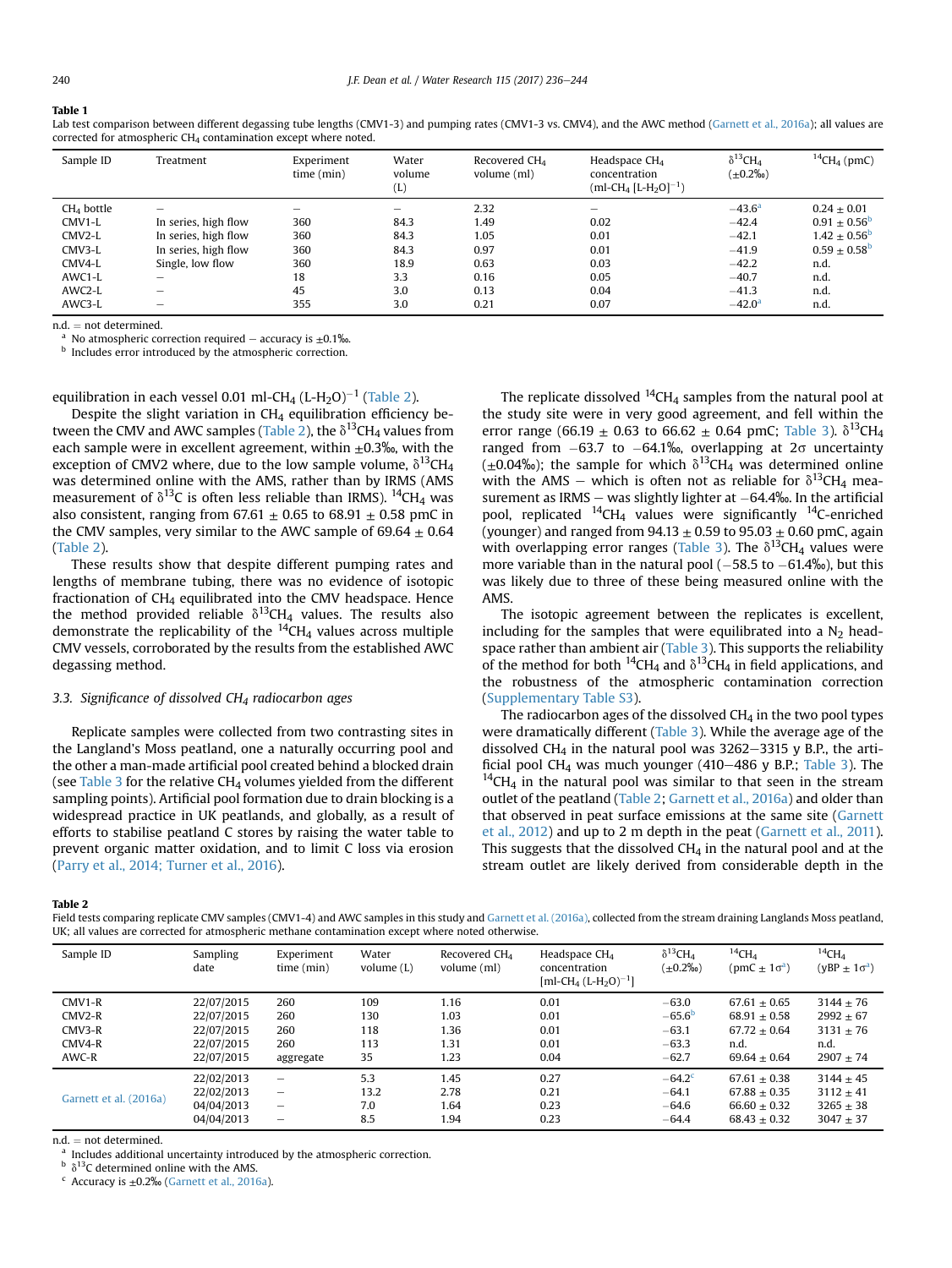<span id="page-5-0"></span>

| Table 3<br>Application of the CMV method in natural and artificial pools, and a stream transect at peatland sites in the UK. |          |               |              |                 |                |  |  |
|------------------------------------------------------------------------------------------------------------------------------|----------|---------------|--------------|-----------------|----------------|--|--|
| Sample ID                                                                                                                    | Location | Sampling date | Initial pump | Recovered $CH4$ | $\delta^{13}C$ |  |  |

| Sample ID  | Location                   | Sampling date | Initial pump<br>rate $(L \text{ min}^{-1})$ | Recovered CH <sub>4</sub><br>volume (ml) | $\delta^{13}$ CH <sub>4</sub><br>$(\pm 0.2\%$ o) | $^{14}CH4$<br>$(pmc \pm 1\sigma^a)$ | $^{14}$ CH <sub>A</sub><br>$(yBP \pm 1\sigma^a)$ |
|------------|----------------------------|---------------|---------------------------------------------|------------------------------------------|--------------------------------------------------|-------------------------------------|--------------------------------------------------|
| CMV1-LL    | Loch Leir $-$ natural pool | 05/11/2014    | n.d.                                        | 0.78                                     | $-66.9$                                          | $104.75 + 0.62$                     | modern                                           |
| Replicates |                            |               |                                             |                                          |                                                  |                                     |                                                  |
| $CMV1-N$   | $LM$ – natural pool        | 30/07/2015    | 0.38                                        | 0.78                                     | $-64.4^{\circ}$                                  | $66.48 + 0.58$                      | $3279 + 70$                                      |
| CMV2-N     | $LM$ – natural pool        | 30/07/2015    | 0.41                                        | 1.21                                     | $-63.7$                                          | $66.62 + 0.64$                      | $3262 + 77$                                      |
| CMV3-N     | $LM$ – natural pool        | 30/07/2015    | 0.44                                        | 1.80                                     | $-64.1b$                                         | $66.47 \pm 0.31^{\circ}$            | $3281 \pm 37^{\rm b}$                            |
| $CMV4-N$   | $LM$ – natural pool        | 30/07/2015    | 0.48                                        | 1.26                                     | $-63.8$                                          | $66.19 + 0.63$                      | $3315 \pm 76$                                    |
| Replicates |                            |               |                                             |                                          |                                                  |                                     |                                                  |
| CMV1-A     | $LM - blocked$ drain       | 29/07/2015    | 0.57                                        | 0.53                                     | $-60.6b$                                         | $94.54 + 0.22^b$                    | $450 \pm 20^{b}$                                 |
| CMV2-A     | $LM - blocked$ drain       | 29/07/2015    | 0.52                                        | 0.44                                     | $-58.6c$                                         | $94.13 + 0.59$                      | $486 + 50$                                       |
| CMV3-A     | $LM - blocked$ drain       | 29/07/2015    | 0.53                                        | 0.54                                     | $-61.4c$                                         | $95.03 + 0.60$                      | $410 \pm 50$                                     |
| CMV4-A     | $LM - blocked$ drain       | 29/07/2015    | 0.54                                        | 0.55                                     | $-58.5^{\circ}$                                  | $94.64 + 0.59$                      | $443 + 50$                                       |
| Transect   |                            |               |                                             |                                          |                                                  |                                     |                                                  |
| $CMV1-T$   | $LM$ stream $-$ upstream   | 23/07/2015    | n.d.                                        | 0.69                                     | $-54.6c$                                         | $76.30 + 0.58$                      | $2173 + 61$                                      |
| CMV3-T     | $LM$ stream $-$ middle     | 23/07/2015    | n.d.                                        | 3.20                                     | $-63.2$                                          | $68.05 + 0.63$                      | $3092 + 75$                                      |
| CMV4-T     | LM stream – downstream     | 23/07/2015    | n.d.                                        | 3.12                                     | $-61.4$                                          | $70.14 + 0.65$                      | $2849 + 74$                                      |
|            |                            |               |                                             |                                          |                                                  |                                     |                                                  |

 $n.d. = not determined.$ <br> $LM = Landands Moss.$ 

Includes additional uncertainty introduced by the atmospheric correction.

b N<sub>2</sub> headspace used – no atmospheric correction required ( $\delta^{13}$ C accuracy is  $\pm$ 0.1‰). c  $\delta^{13}$ C determined online with the AMS.

peatland, possibly via peatland pipes that provide a potential pathway along which aged gaseous C can be transported rapidly to the surface from depth (e.g. [Billett et al., 2012](#page-7-0)). This C loss is not observed at the surface of the peatland [\(Garnett et al., 2012](#page-7-0)), only in the aquatic-export phase, which is possibly due to oxidation of deeper  $CH<sub>4</sub>$  in the soil profile during vertical transport or the dominance of shallower layers for the source of surface  $CH<sub>4</sub>$  emissions. The  $CH<sub>4</sub>$  in the artificial pool, however, more closely matched the isotopic signature of that released from the surface of the peatland  $(-200-1400 \text{ y B.P.};$  [Garnett et al., 2012](#page-7-0)), suggesting that the CH4 in this artificial pool created by the drain blocking process is not dramatically altering the age of the  $CH<sub>4</sub>$  lost to the atmosphere. This is an important finding for peatland management where drain blockage is common in peatland restoration globally ([Cooper et al., 2014; Parry et al., 2014](#page-7-0)).

At a natural pool (Loch Leir) in the Flow Country peatlands of northern Scotland, dissolved CH<sub>4</sub> was found to be modern (104.75  $\pm$  0.62 pmC), with a lighter  $\delta^{13}$ CH<sub>4</sub> (-66.9‰) than observed at Langlands Moss (Table 3). This suggests that the age and source of dissolved aquatic CH<sub>4</sub> can vary substantially from site to site, and further research in a range of areas where natural and artificial pools occur is needed to confirm these observations.

A transect was set up along a short reach of the stream draining Langlands Moss peatland to assess the ability of the method to detect small-scale changes in  $CH<sub>4</sub>$  sources along a stream or river section, or at a confluence. A CMV sample was collected at the same point as the replicates in the stream for the field degassing test (the middle transect point; Table 3), whilst two other samples were collected upstream on a tributary, and downstream of the middle transect point. The middle and downstream samples were similar in both <sup>14</sup>C- and  $\delta^{13}$ CH<sub>4</sub> content, whilst the upstream site was significantly different (Table 3). The upstream sample was  $600-900$ years younger than the downstream and middle samples (2849 and 3092 y B.P., respectively; Table 3), and the  $\delta^{13}CH_4$  was also much heavier in the upstream sample  $(-54.6\%)$ , compared to  $-62.4$ and  $-63.2\%$ ); the latter value being exacerbated by being analysed online with the AMS, so it is not known how different this was from the other transect samples in absolute terms. This highlights that ideally enough sample should be collected to allow for both IRMS and AMS isotopic analysis where the AMS is not tuned for  $\delta^{13}CH_4$ . At the NERC Radiocarbon Facility, in order to split the sample for both analyses, this requires at least 1.0 ml CH4, equivalent to 125 ppm CH<sub>4</sub> in an 8 L headspace;  $^{14}$ CH<sub>4</sub> analysis is still possible at much lower concentrations with this method, however ([Fig. 3\)](#page-6-0).

A mass balance (equation  $(3)$ ) between the upstream and middle point in the transect estimated that the  $^{14}CH_4$  content of the stream CH4 sourced directly from the Langlands Moss peatland was 3561  $\pm$  107 y B.P [\(Table 4\)](#page-6-0). This is based on stream CH<sub>4</sub> concentrations of 0.029 and 0.091 ml-CH<sub>4</sub> (L-H<sub>2</sub>O)<sup>-1</sup> at the upstream and middle points, respectively (relative  $CH<sub>4</sub>$  concentrations were measured by shaking ~500 ml water with a 1:1 headspace-water ratio in a bottle for 1 min, and measuring the headspace concentrations using the DP-IR). The age of the  $CH_4$  derived from the mass balance calculation overlaps at  $2\sigma$  uncertainty with the values from the natural pool at the peatland outlet (3262  $\pm$  77 to 3315  $\pm$  76; Table 3), indicating that the  $CH<sub>4</sub>$  in the Langlands Moss stream is mostly sourced directly from the peatland, as would be expected. Although not surprising, this result demonstrates the ability of such transects, using the new CMV method, to detect the isotopic signature of  $CH<sub>4</sub>$  from point sources (this can also be repeated for  $\delta^{13}$ C, but was not carried out here due to the upstream sample  $\delta^{13}$ CH<sub>4</sub> value being measured online on the AMS).

The ancient ( $>1000$  years) CH<sub>4</sub> observed at the Langlands Moss stream site is likely directly sourced from methanogenesis utilising the deep peat substrate in the peatland itself. This may vary depending on the time of year due to variations in precipitation and water table height influencing the source zone of water contributions from the peatland. Variability in dissolved  $CH<sub>4</sub>$  contributions to the stream could also be driven by hydrodynamic transport, whereby temperature gradients (primarily at night time) drive thermal convection, causing relatively rapid upwelling of  $CH<sub>4</sub>$  from deeper layers by both diffusion and advection [\(Poindexter et al.,](#page-8-0) [2016\)](#page-8-0). This process varies on a seasonal basis, lending weight to the possibility that the age and source of  $CH<sub>4</sub>$  would vary seasonally at the study site if hydrodynamic diffusion is a significant process. Garnett et al.  $(2011)$  measured evasion CH<sub>4</sub> from the same stream, observing CH4 ages which ranged from 1500 to 2000 y B.P. These are substantially younger than the values presented in this study and those of [Garnett et al. \(2016a;](#page-8-0) [Table 2\)](#page-4-0); however, all of these studies were collected at different times of the year. The results of our new study support those of [Garnett et al. \(2016a\),](#page-8-0) but this does not rule out the possibility that dissolved and evaded CH4 may be of different  $age - a comparison of concurrent measurements of evaded and$ dissolved  $^{14}$ CH<sub>4</sub> at the same site(s) are required to test this.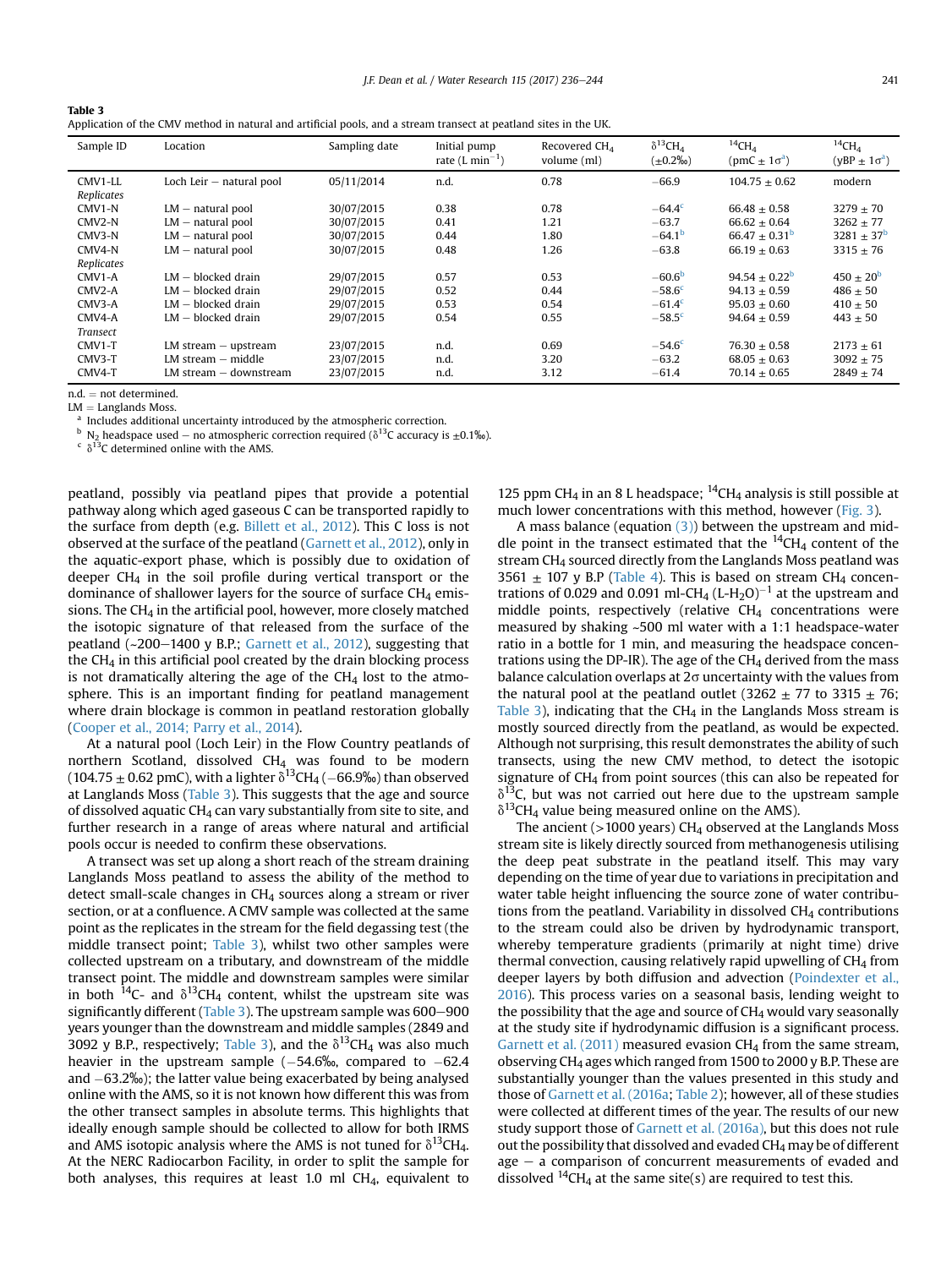<span id="page-6-0"></span>

Fig. 3. The shift in <sup>14</sup>C age introduced to CH<sub>4</sub> samples collected using the CMV method, based on CMV headspace CH<sub>4</sub> concentrations and the atmospheric contamination introduced when using an ambient headspace; also included is the additional uncertainty introduced by the atmospheric correction itself.

|--|--|

Transect mass balance inputs and results.

| Transect location                                                                                                                                                                                                                 | Isotopic content (pmC $\pm 1\sigma^2$ )    | CH <sub>4</sub> concentration [ml-CH <sub>4</sub> (L-H <sub>2</sub> O) <sup>-1</sup> ] |
|-----------------------------------------------------------------------------------------------------------------------------------------------------------------------------------------------------------------------------------|--------------------------------------------|----------------------------------------------------------------------------------------|
| Upstream (CMV1-T)<br>Middle (CMV3-T)                                                                                                                                                                                              | $76.30 + 0.58^{\circ}$<br>$68.05 + 0.63^b$ | 0.029<br>0.091                                                                         |
| Input from stream directly draining Langlands Moss peatland                                                                                                                                                                       | 64.19 $\pm$ 0.86 (3561 $\pm$ 107 y B.P.)   | -                                                                                      |
| $\mathbf{1}$ , and a set of the set of the set of the set of the set of the set of the set of the set of the set of the set of the set of the set of the set of the set of the set of the set of the set of the set of the set of |                                            |                                                                                        |

Includes additional uncertainty introduced by the atmospheric correction. <sup>b</sup> From [Table 3.](#page-5-0)

#### 3.4. Method limitations and future application

This method is specifically designed to be able to collect dissolved  $^{14}$ CH<sub>4</sub> samples from inland waters where CH<sub>4</sub> concentrations are low. However, this can mean that only low concentrations will build up in the CMV headspace. For low  $CH<sub>4</sub>$  concentration samples using an ambient headspace in a CMV, we calculated the age shift introduced by atmospheric contamination using eq. [\(1\)](#page-1-0) (Fig. 3). For more  $^{14}C$  enriched samples (>70 pmC), correction for atmospheric contamination shifts the age by less than 10%, with the greatest shift seen in the lowest headspace concentrations due to the higher fraction of atmospheric CH<sub>4</sub> present. In a headspace with only 20 ppm CH4, the age shift introduced by atmospheric contamination increases dramatically when the age of the sample is below 70 pmC; for sample headspaces of 30 ppm  $CH<sub>4</sub>$  and above, this increase in age shift isn't seen until the sample  $^{14}C$  content is closer to 40 pmC. Natural  $CH<sub>4</sub>$  ages in inland water systems have not generally been observed older than ~3000 y B.P. (~70 pmC; e.g. [Bouchard et al., 2015\)](#page-7-0), although some notable exceptions exist (e.g. [Walter Anthony et al., 2016](#page-8-0)), suggesting that headspace concentrations of 20 ppm using an ambient headspace should not introduce too much of an age shift. However, in samples where significantly more depleted  $^{14}$ CH<sub>4</sub> signature may be expected it is better to only analyse samples with headspace concentrations above 100 ppm; this headspace concentration should be achievable with even low  $CH<sub>4</sub>$  concentration waters, as seen in the blocked drain pool samples in this study [\(Table 3](#page-5-0)). The error introduced by the atmospheric correction increases dramatically when dealing with very depleted  $^{14}$ CH<sub>4</sub> samples (Fig. 3), so in these cases it would be best to use a headspace containing no atmospheric  $CH<sub>4</sub>$  (e.g. pure  $N_2$ ), as demonstrated in this study.

During the field trials presented here, the CMV headspace was measured using a DP-IR CH4 analyser in the field to determine whether the CH<sub>4</sub> concentration build-up was high enough to provide sufficient CH<sub>4</sub> for  $^{14}$ C analysis. A comparison between atmospheric correction based on the DP-IR values and those based on the  $CH<sub>4</sub>$  recovered in the lab (assuming an 8 L headspace was used at all times), shows less than 1% difference in the field samples in this study (Supplementary Table S3). A DP-IR, or similar portable CH4 measuring instrument, represents considerable financial investment, and it is possible to collect samples without these measurements in the field, basing the atmospheric correction on the recovered CH4 values.

In order to ensure enough sample was collected for  $^{14}C$  analysis in waters with very low  $CH_4$  concentrations using this method, two or three CMVs could be connected in series, such as in the lab trial (see section  $2.2$ ), allowing more CH<sub>4</sub> to be collected without affecting the isotopic values of the sample. For samples with significantly higher  $CH<sub>4</sub>$  concentrations, it may be simpler to use the more rapid AWC degassing method, although atmospheric correction is still required if an ambient headspace is used with this method (see section [2.3](#page-2-0); [Garnett et al., 2016a\)](#page-8-0). The CMV method is designed to collect sufficient CH<sub>4</sub> for <sup>14</sup>C analysis when CH<sub>4</sub> is only present at low concentrations in freshwaters. There is no clear cutoff as to when it should be employed over the AWC method. The AWC can be a rapid collection method if the  $CH<sub>4</sub>$  concentrations are high (i.e. > 0.2 ml CH<sub>4</sub> [L-H<sub>2</sub>O]<sup>-1</sup>, or c. 1000 ppm CH<sub>4</sub> in a 1 L headspace; see [Garnett et al., 2016a\)](#page-8-0). However, the lower the concentration, the more headspaces will need to be collected using the AWC method, and thus more time spent on site. Further, based on the analysis in Supplementary Table S3 (see previous paragraph), knowledge of the headspace  $CH<sub>4</sub>$  concentration on site is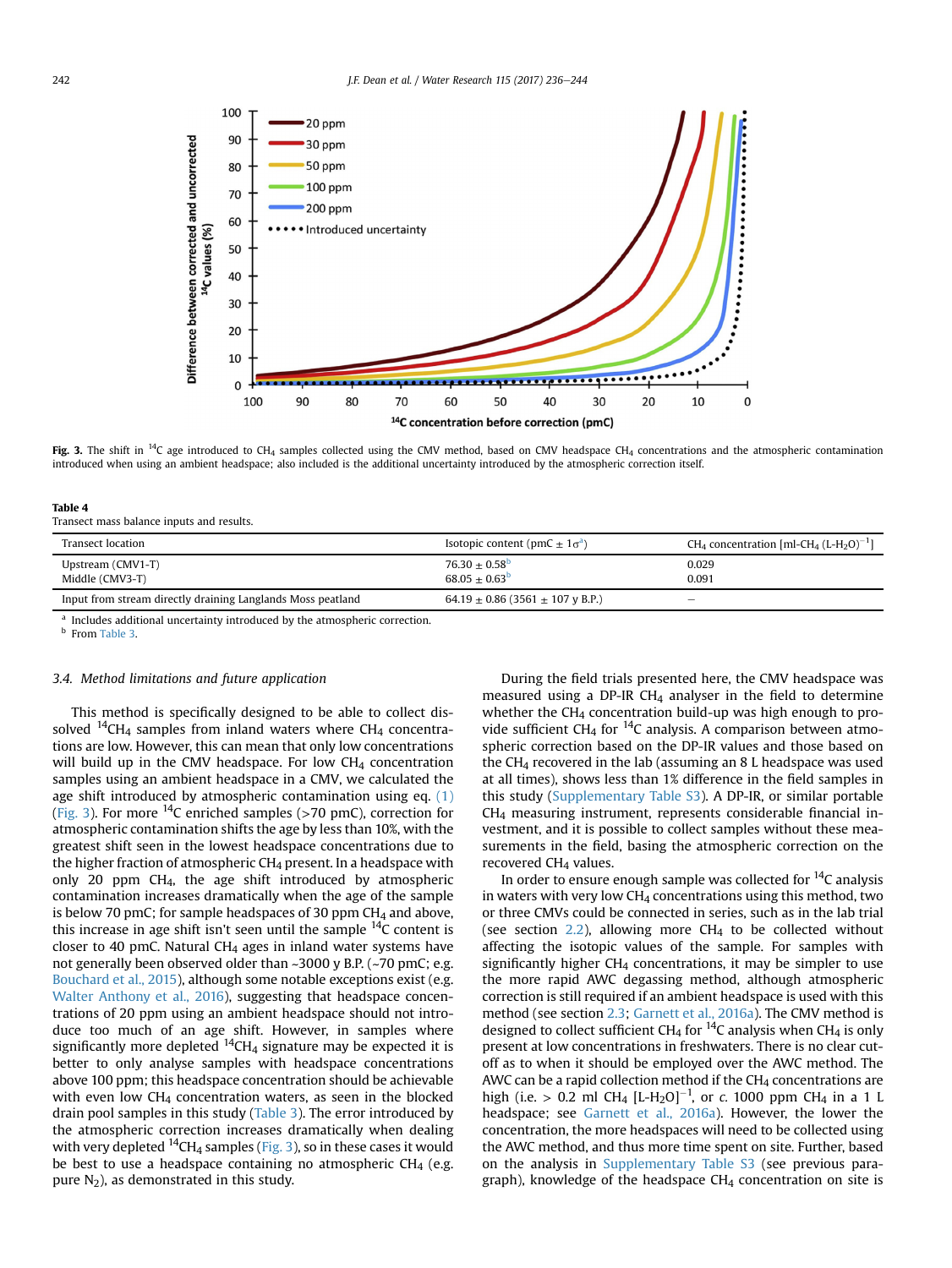<span id="page-7-0"></span>not necessary for the CMV method. Both aquatic  $CH<sub>4</sub>$  concentrations and field practicalities should be considered when choosing between these methods.

The transect study [\(Table 3\)](#page-5-0) presented here demonstrates the utility of this new  $CH_4$  equilibration method for point source pollution studies, particularly the use of mass balances for detecting the isotopic content of point source  $CH_4$  ([Table 4](#page-6-0)). For example, the failure of coal seam gas infrastructure has the potential to release large quantities of thermogenic CH4 from coal beds into aquifers and surface waters. This CH4 will have a unique isotopic C signature, and where the determination of  $^{13}$ C may be insufficient to identify a methanogenic origin,  $^{14}$ C can clearly indicate the presence of coal seam derived CH4, which will be radiocarbon-dead (pmC  $\approx$  0; [Table 1\)](#page-4-0). This method can be deployed at field sites relatively rapidly (within 5 min per site), and could provide multiple measurements along a reach to identify point sources or areas of unique isotopic CH4 contributions along a fluvial system.

Where mixed <sup>14</sup>C- and  $\delta$ <sup>13</sup>CH<sub>4</sub> signals may be present, potentially masking thermogenic and biogenic  $CH<sub>4</sub>$  isotope signals, isotopic end-member (e.g. [Vihermaa et al., 2014](#page-8-0)) and/or age distribution analysis (e.g. Evans et al., 2014) can be used to partition the sources in a mixed signal. Where very fine differences in  $^{14}$ C at very low pmC enrichments are needed to distinguish between CH4 sources (e.g. [Pohlman et al., 2009](#page-8-0)), we recommend the use of other source indicators alongside <sup>14</sup>C- and  $\delta$ <sup>13</sup>CH<sub>4</sub>, and the use of a CH<sub>4</sub>free headspace.

The CMV method has significant potential for deployment in a range of wetland and peatland systems, from tropical to polar regions, as it is a simple, robust design and can be readily deployed in remote areas. This is particularly important as these are the types of organic-rich landscapes where climate feedbacks from GHGs produced from recently liberated ancient organic matter are of greatest concern (Evans et al., 2014; Vonk et al., 2015). Furthermore, Butman et al. (2015), argue for "… additional research that begins to quantify the proportion of aged carbon 'leaking' from the landscape and identify where along river reaches this carbon is potentially processed to better constrain its impact on the carbon cycle and river biogeochemistry." The simple and cost-effective method presented here provides a real opportunity to explore these issues with regards to the age and source of  $CH<sub>4</sub>$  in fluvial systems draining vulnerable and disturbed catchments.

### 4. Conclusions

In this study we present a new field method which extracts sufficient dissolved aquatic CH<sub>4</sub> for  $^{14}$ C analysis from inland waters, where naturally low  $CH<sub>4</sub>$  concentrations precluded the use of existing methods. We tested the method in both laboratory and field conditions showing that:

- the method provides reliable and reproducible <sup>14</sup>CH<sub>4</sub> and  $\delta^{13}$ CH<sub>4</sub> measurements in a range of conditions, both at low and high aquatic  $CH<sub>4</sub>$  concentrations;
- the method provides a cost-effective and simple technique for investigating the source of localised  $CH<sub>4</sub>$  contributions to surface waters, and may be particularly useful in detecting ancient C leakage from disturbed landscapes as well as  $CH<sub>4</sub>$  pollution sources such as coal seam gas and landfill gas;
- $\bullet$  the CH<sub>4</sub> exported in the stream draining Langlands Moss peatland in SW Scotland was 2900–3100 y B.P in age and much older than  $CH<sub>4</sub>$  released at the peat surface, supporting previous findings, but also suggesting that fluvial  $^{14}$ CH<sub>4</sub> may be seasonally dynamic;
- the observed aquatic  $CH_4$  age in an artificial pool at Langlands Moss peatland was much younger than in a natural pool,

suggesting that artificial pools formed by drain blocking may not alter the  $CH<sub>4</sub>$  age and source dynamics of peatlands, though further investigation is clearly needed.

Whereas previous methods can require a lengthy sampling period at a single site to collect a sample with sufficient  $CH<sub>4</sub>$  for radiocarbon analysis, this new method allows the collection of multiple samples that can be initiated in a relatively short space of time, and then readily collected less than 24 h later with no user input required during sampling. We suggest that this method will be particularly useful for observing the aquatic leakage of ancient C from organic-rich landscapes disturbed by anthropogenic activity and climate change, in ecosystems ranging from the tropics to the polar regions.

#### Acknowledgements

We thank the staff at the NERC Radiocarbon Facility (NRCF010001), the SUERC AMS Laboratory, and the Keck Carbon Cycle AMS Facility. We are grateful to the UK Natural Environment Research Council for funding the analyses, South Lanarkshire District Council and the RSPB for site access. We thank the editors, John Pohlman of the US Geological Survey and an anonymous reviewer for their comments that substantially improved this manuscript. This research did not receive any specific grant from funding agencies in the public, commercial, or not-for-profit sectors.

#### Appendix A. Supplementary data

Supplementary data related to this article can be found at [http://](http://dx.doi.org/10.1016/j.watres.2017.03.009) [dx.doi.org/10.1016/j.watres.2017.03.009.](http://dx.doi.org/10.1016/j.watres.2017.03.009)

#### References

- [Barros, N., Cole, J.J., Tranvik, L.J., Prairie, Y.T., Bastviken, D., et al., 2011. Carbon](http://refhub.elsevier.com/S0043-1354(17)30176-8/sref1) [emission from hydroelectric reservoirs linked to reservoir age and latitude. Nat.](http://refhub.elsevier.com/S0043-1354(17)30176-8/sref1) [Geosci. 4, 593](http://refhub.elsevier.com/S0043-1354(17)30176-8/sref1)-[596](http://refhub.elsevier.com/S0043-1354(17)30176-8/sref1).
- [Bastviken, D., Tranvik, L.J., Downing, J.A., Crill, P.M., Enrich-Past, A., 2011. Freshwater](http://refhub.elsevier.com/S0043-1354(17)30176-8/sref2) [methane emissions offset the continental carbon sink. Science 331 \(6013\), 50](http://refhub.elsevier.com/S0043-1354(17)30176-8/sref2).
- Billett, M.F., Moore, T.R., 2008. Supersaturation and evasion of  $CO<sub>2</sub>$  and CH<sub>4</sub> [in](http://refhub.elsevier.com/S0043-1354(17)30176-8/sref3) surface water at Mer Bleue peatland, Canada. Hydrol. Process, 22 (12). [2044](http://refhub.elsevier.com/S0043-1354(17)30176-8/sref3)-[2054](http://refhub.elsevier.com/S0043-1354(17)30176-8/sref3).
- Billett, M.F., Dinsmore, K.J., Smart, R.P., Garnett, M.H., Holden, J., et al., 2012. Variable source and age of different forms of carbon released from natural peatland pipes. J. Geophys. Res. 117, G02003. [http://dx.doi.org/10.1029/2011JG001807.](http://dx.doi.org/10.1029/2011JG001807)
- [Bouchard, F., Laurion, I., Pr](http://refhub.elsevier.com/S0043-1354(17)30176-8/sref5)e[skenis, V., Fortier, D., Xu, X., Whiticar, M.J., 2015. Modern](http://refhub.elsevier.com/S0043-1354(17)30176-8/sref5) \_ [to millennium-old greenhouse gases emitted from ponds and lakes of the](http://refhub.elsevier.com/S0043-1354(17)30176-8/sref5) [Eastern Canadian Arctic \(Bylot Island, Nunavut\). Biogeosciences 12, 7279](http://refhub.elsevier.com/S0043-1354(17)30176-8/sref5)-[7298](http://refhub.elsevier.com/S0043-1354(17)30176-8/sref5).
- [Butman, D.E., Wilson, H.F., Barnes, R.T., Xenopoulos, M.A., Raymond, P.A., 2015.](http://refhub.elsevier.com/S0043-1354(17)30176-8/sref6) [Increased mobilization of aged carbon to rivers by human disturbance. Nat.](http://refhub.elsevier.com/S0043-1354(17)30176-8/sref6) [Geosci. 8, 112](http://refhub.elsevier.com/S0043-1354(17)30176-8/sref6)-[116](http://refhub.elsevier.com/S0043-1354(17)30176-8/sref6).
- [Caulton, D.R., Shepson, P.B., Santoro, R.L., Sparks, J.P., Howarth, R.W., et al., 2014.](http://refhub.elsevier.com/S0043-1354(17)30176-8/sref7) [Toward a better understanding and quanti](http://refhub.elsevier.com/S0043-1354(17)30176-8/sref7)fication of methane emissions from [shale gas development. Proc. Natl. Acad. Sci. U. S. A. 111 \(17\), 6237](http://refhub.elsevier.com/S0043-1354(17)30176-8/sref7)–[6242](http://refhub.elsevier.com/S0043-1354(17)30176-8/sref7).
- [Cooper, M.D.A., Evans, C.D., Zielinski, P., Levy, P.E., Gray, A., et al., 2014. In](http://refhub.elsevier.com/S0043-1354(17)30176-8/sref8)filled [ditches are hotspots of landscape methane](http://refhub.elsevier.com/S0043-1354(17)30176-8/sref8) flux following peatland re-wetting. [Ecosystems 17, 1227](http://refhub.elsevier.com/S0043-1354(17)30176-8/sref8)-[1241.](http://refhub.elsevier.com/S0043-1354(17)30176-8/sref8)
- Currell, M., Banfield, D., Cartwright, I., Cendón, D.I., 2016. Geochemical indicators of the origins and evolution of methane in groundwater: Gippsland Basin, Australia. Environ. Sci. Pollut. Res. [http://dx.doi.org/10.1007/s11356-016-7290-](http://dx.doi.org/10.1007/s11356-016-7290-0) [0](http://dx.doi.org/10.1007/s11356-016-7290-0).
- [Dean, J.F., Billett, M.F., Baxter, R., Dinsmore, K.J., Lessels, J.S., et al., 2016. Biogeo](http://refhub.elsevier.com/S0043-1354(17)30176-8/sref10)chemistry of "pristine" [freshwater stream and lake systems in the western](http://refhub.elsevier.com/S0043-1354(17)30176-8/sref10) [Canadian Arctic. Biogeochemistry 130, 191](http://refhub.elsevier.com/S0043-1354(17)30176-8/sref10)-[213.](http://refhub.elsevier.com/S0043-1354(17)30176-8/sref10)
- [Evans, C.D., Page, S.E., Jones, T., Moore, S., Gauci, V., et al., 2014. Contrasting](http://refhub.elsevier.com/S0043-1354(17)30176-8/sref11) [vulnerability of drained tropical and high-latitude peatlands to](http://refhub.elsevier.com/S0043-1354(17)30176-8/sref11) fluvial loss of [stored carbon. Glob. Biogeochem. Cycles 28, 1215](http://refhub.elsevier.com/S0043-1354(17)30176-8/sref11)-[1234](http://refhub.elsevier.com/S0043-1354(17)30176-8/sref11).
- [Garnett, M.H., Hardie, S.M.L., Murray, C., 2011. Radiocarbon and stable carbon](http://refhub.elsevier.com/S0043-1354(17)30176-8/sref12) [analysis of dissolved methane and carbon dioxide from the pro](http://refhub.elsevier.com/S0043-1354(17)30176-8/sref12)file of a raised [peat bog. Radiocarbon 53 \(1\), 71](http://refhub.elsevier.com/S0043-1354(17)30176-8/sref12)-[83](http://refhub.elsevier.com/S0043-1354(17)30176-8/sref12).
- [Garnett, M.H., Hardie, S.M.L., Murray, C., 2012. Radiocarbon analysis of methane](http://refhub.elsevier.com/S0043-1354(17)30176-8/sref13) [emitted from the surface of a raised peat bog. Soil Biol. Biogeochem. 50,](http://refhub.elsevier.com/S0043-1354(17)30176-8/sref13)  $158 - 163$  $158 - 163$  $158 - 163$
- [Garnett, M.H., Hardie, S.M.L., Murray, C., Billett, M.F., 2013. Radiocarbon dating](http://refhub.elsevier.com/S0043-1354(17)30176-8/sref14)